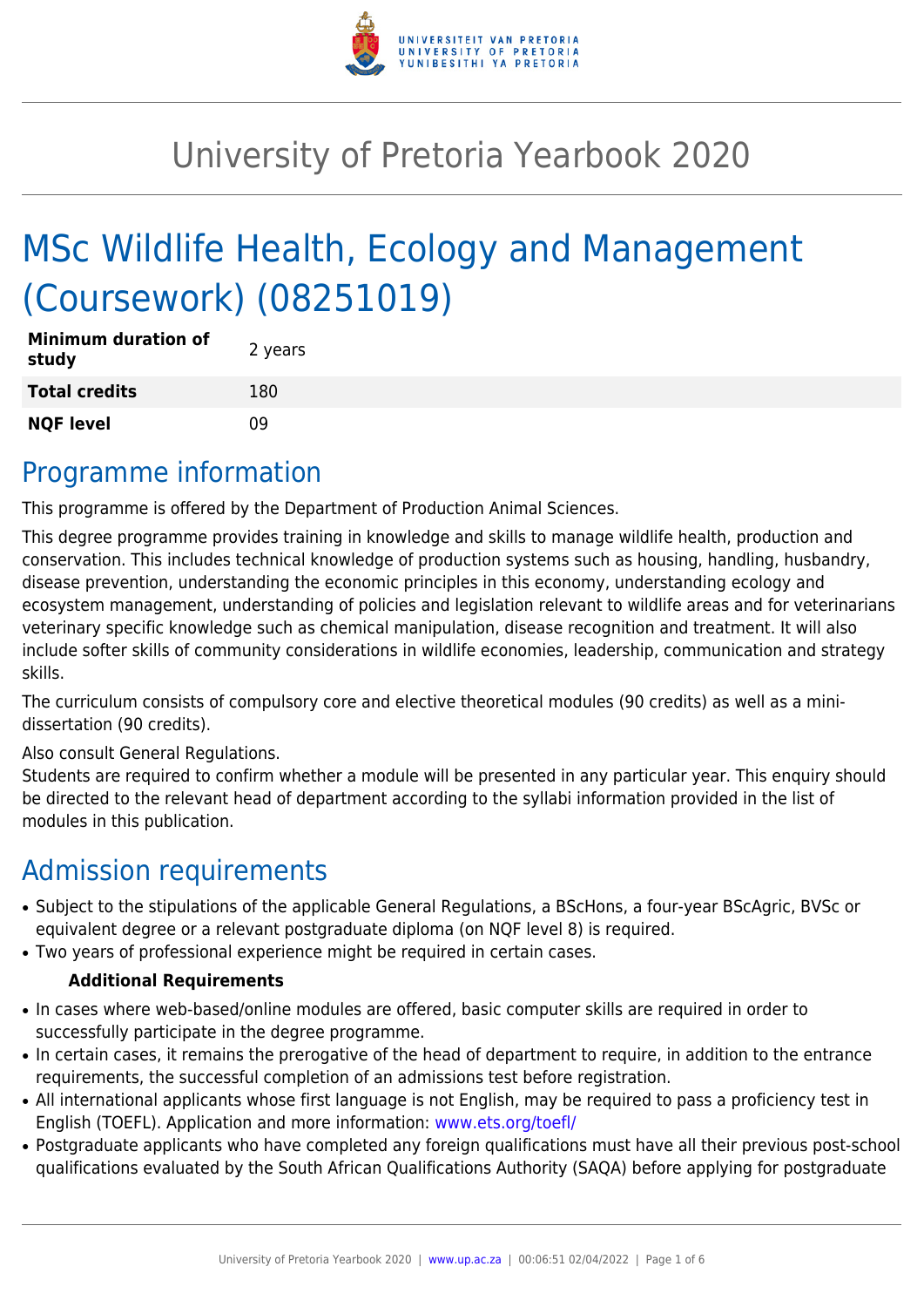

studies at the University of Pretoria: [www.saqa.org.za](http://www.saqa.org.za)

# Examinations and pass requirements

A minimum examination mark of 50% is required in each of the modules where a semester or year mark is not required. However, where a semester or year mark is required, the latter will contribute 50% to the final mark. A subminimum of 40% is required in the examination and a final mark of at least 50 % to pass the module. Instructions regarding requirements for semester, year or examination marks are published in the study guides, for the specific attention of candidates.

The MSc coursework degree is conferred by virtue of the successful completion of examinations on the coursework modules and a mini-dissertation.

If a student fails a module, he/she will have to repeat the module the following year. A module cannot be repeated more than twice.

# Research information

Also consult the General Regulations.

Candidates must submit a mini-dissertation which deals with an applied field of study. The topic is determined in consultation with the supervisor and the relevant head of department, and must be approved according to Faculty guidelines. The mini-dissertation is based on an applied research project or related research projects (which need not be original), planned and reported by the candidate. (Assistance with statistical processing, applied specialised procedures, etc. is allowed, but must be acknowledged.)

An internal as well as external examiner will evaluate the mini-dissertation. The supervisor may not be an examiner.

The average mark of the separate marks awarded by all examiners constitutes the final mark for the minidissertation. The minimum pass mark is 50%. The Dean, on the recommendation of the relevant head of the department, may permit a candidate who has failed, to submit an amended mini-dissertation for final adjudication.

### Pass with distinction

The degree is conferred with distinction on a student who has obtained at least 75% for the mini-dissertation and a weighted average of at least 75% in the other modules needed to comply with degree requirements, provided that a minimum pass mark of 60% in all the other modules have been obtained.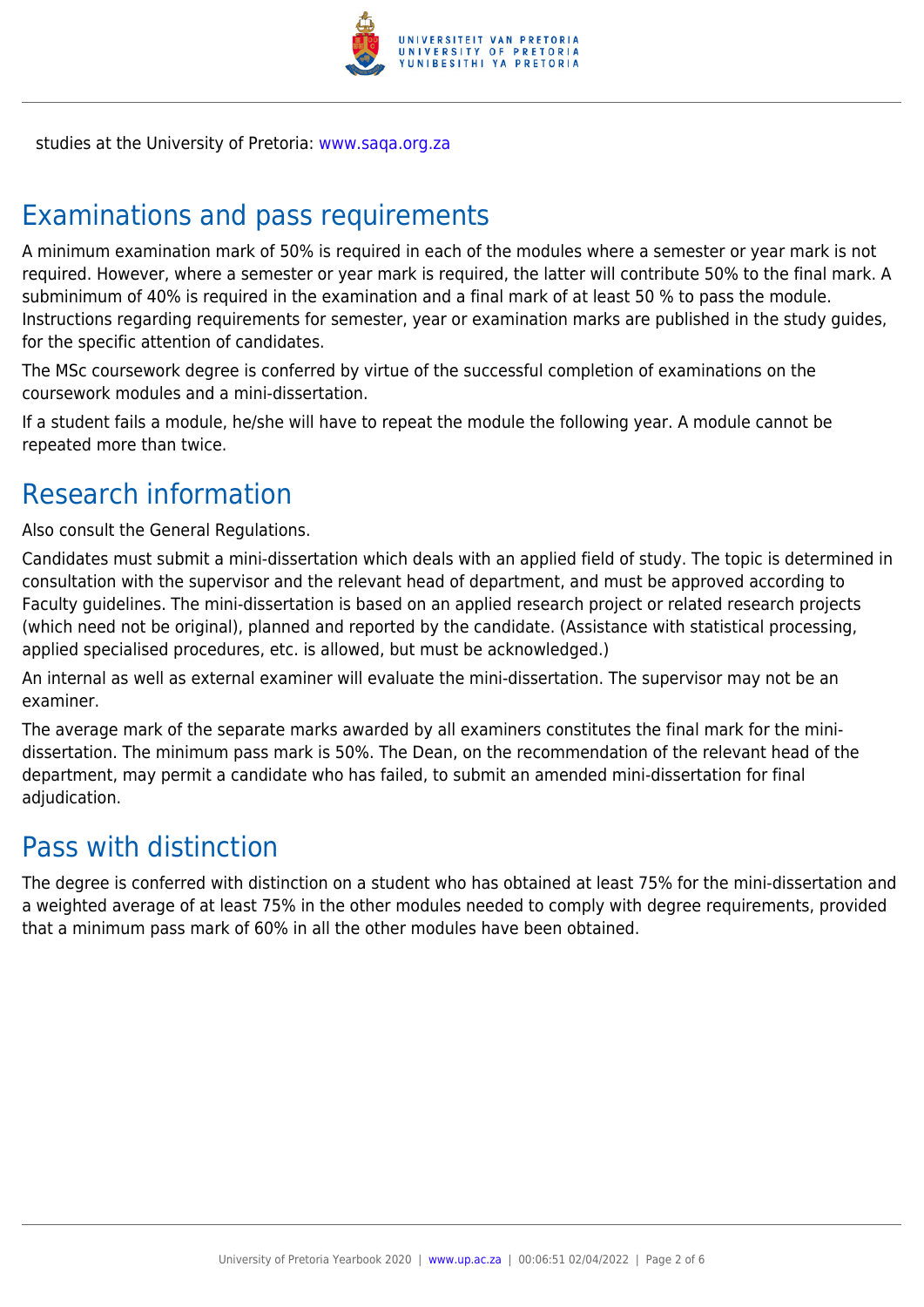

# Curriculum: Year 1

#### **Minimum credits: 90**

#### **Electives:**

**Choose 1 elective to the value of 15 credits or any appropriate 800-level module, relevant to the field of study**

#### **Fundamental modules**

#### **Research methodology 813 (VRM 813)**

| <b>Module credits</b>         | 0.00                                |
|-------------------------------|-------------------------------------|
| <b>Language of tuition</b>    | Module is presented in English      |
| <b>Department</b>             | <b>Veterinary Tropical Diseases</b> |
| <b>Period of presentation</b> | Semester 1 and Semester 2           |

#### **Module content**

A web-based introductory module in research methodology that includes planning and undertaking a research project or clinical trial, collecting and analysing data, scientific writing, and enabling preparation and presenting of a research protocol.

#### **Core modules**

#### **Wildlife management and production 800 (NLB 800)**

| <b>Module credits</b>         | 20.00                            |
|-------------------------------|----------------------------------|
| <b>Prerequisites</b>          | No prerequisites.                |
| Language of tuition           | Module is presented in English   |
| <b>Department</b>             | <b>Production Animal Studies</b> |
| <b>Period of presentation</b> | Semester 1                       |

#### **Module content**

This module covers wildlife management topics of husbandry (wildlife production systems, nutrition, housing and breeding) and wildlife management techniques (fire, fencing, captive management and animal welfare). The module will teach skills and tools of wildlife management.

#### **Wildlife ecology 810 (NLB 810)**

| <b>Module credits</b>         | 20.00                          |
|-------------------------------|--------------------------------|
| Language of tuition           | Module is presented in English |
| <b>Department</b>             | Animal and Wildlife Sciences   |
| <b>Period of presentation</b> | Semester 1                     |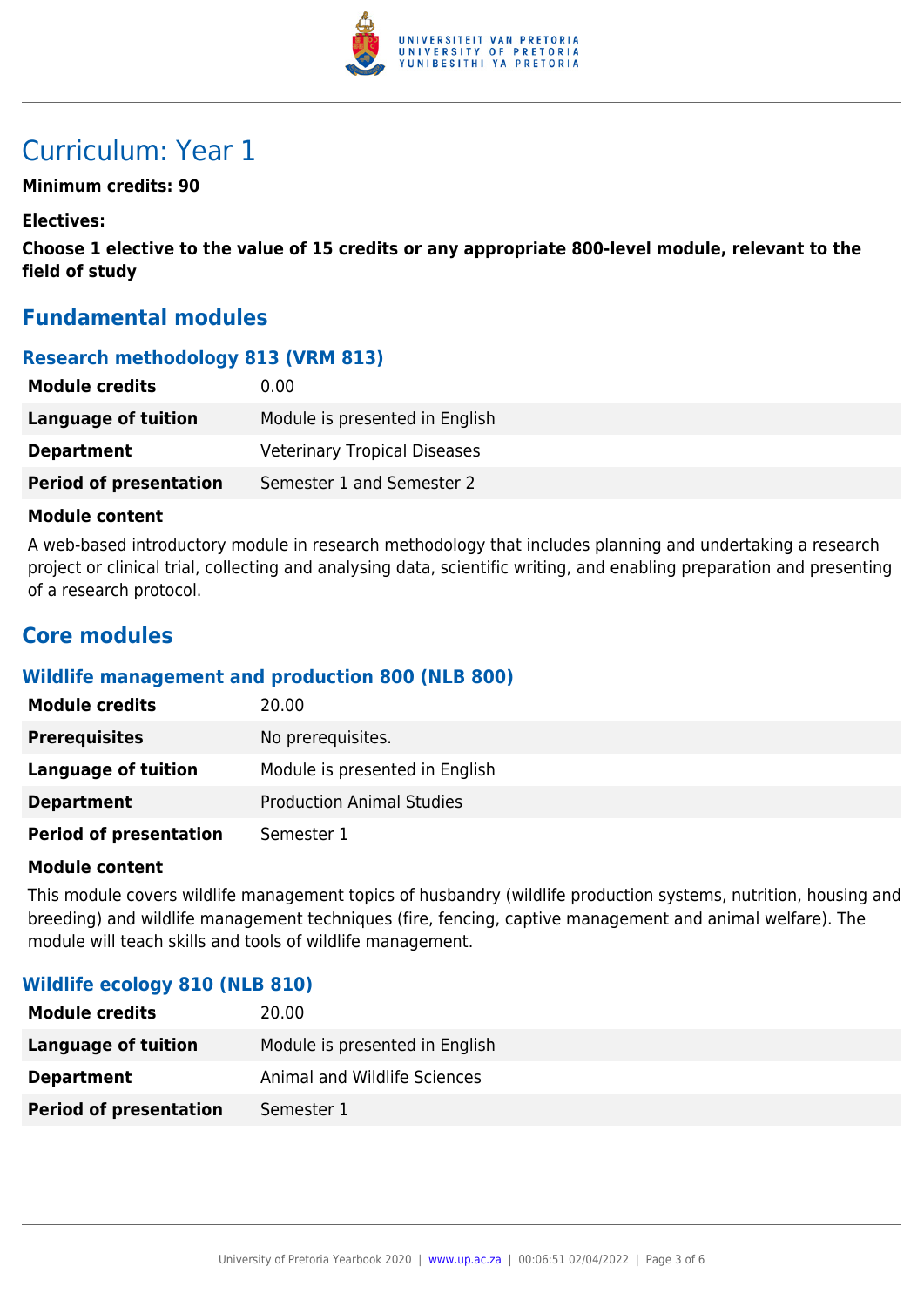

#### **Module content**

A module on plant ecology, veld management, animal ecology and plant and animal interactions. The students will gain a solid grounding and in-depth understanding of ecological theory and ecological management to maintain and improve ecosystem health. This module will provide a broad view, illustrating a wide variety of different ecosystem examples and will include in-field training in areas around HHWRS.

#### **Wildlife health advanced 810 (WLS 810)**

| <b>Module credits</b>         | 20.00                            |
|-------------------------------|----------------------------------|
| Language of tuition           | Module is presented in English   |
| <b>Department</b>             | <b>Production Animal Studies</b> |
| <b>Period of presentation</b> | Semester 1 or Semester 2         |

#### **Module content**

This in depth module covers wildlife diseases within the fields of identification, pathology, diagnostics and prevention. It also will cover epidemiology including geographical information systems, and an introduction to certain statistical methods commonly used in veterinary science, and will provide the basis for further studies and research involving these techniques. "One Health" philosophy and practices with a focus on community impacts of wildlife management practices will also be covered. It provides the student with good insight into the important infectious, non-infectious and parasitic diseases.

#### **Transfrontier parks and conservation 811 (WLS 811)**

| <b>Module credits</b>         | 15.00                            |
|-------------------------------|----------------------------------|
| Language of tuition           | Module is presented in English   |
| <b>Department</b>             | <b>Production Animal Studies</b> |
| <b>Period of presentation</b> | Semester 1                       |

#### **Module content**

Community engagement issues will be covered including community based natural resource management, community research and feedback and human wildlife conflict. Conservation (principles, animal protection methods, forensics and illegal wildlife trade), economics (basic economics, trade, wildlife income systems, marketing and funding), human resources, strategy, leadership and entrepreneurship will also be covered. The students will be exposed to a broad overview and detailed case-studies relevant to areas transfrontier conservation areas in sub-Saharan Africa.

#### **Elective modules**

#### **Wildlife health introduction 812 (WLS 812)**

| <b>Module credits</b>         | 15.00                            |
|-------------------------------|----------------------------------|
| Language of tuition           | Module is presented in English   |
| <b>Department</b>             | <b>Production Animal Studies</b> |
| <b>Period of presentation</b> | Semester 1 or Semester 2         |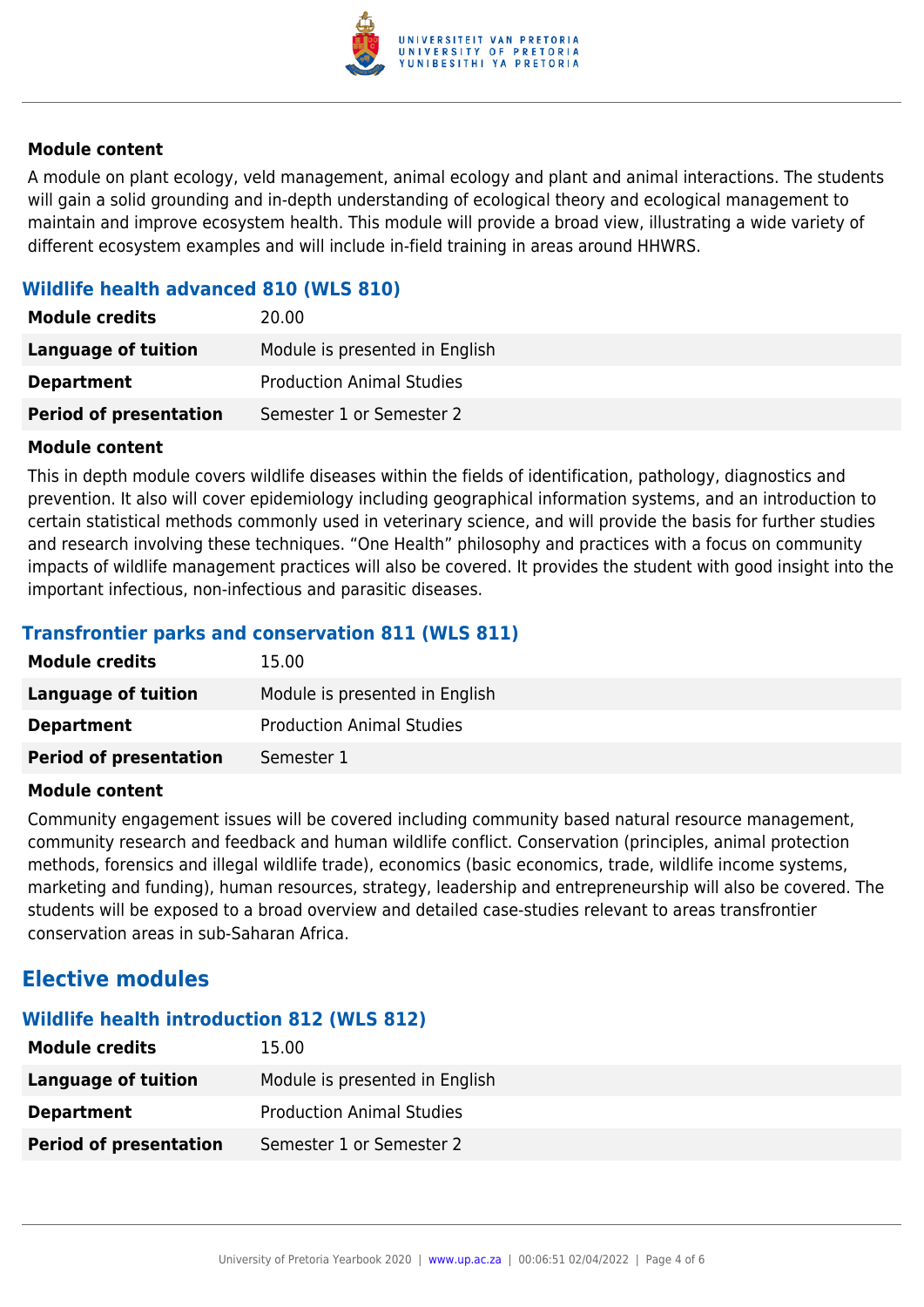

#### **Module content**

This elective module is an introduction to wildlife diseases for students that have not done a veterinary degree. It provides students with an understanding of different disease groups, their life cycles, their pathogenesis, how they are identified and legislation relevant to disease control. It also covers Primary animal health care and veterinary public health relevant to wildlife management.

#### **Wildlife veterinary specific 813 (WLS 813)**

| <b>Module credits</b>         | 15.00                            |
|-------------------------------|----------------------------------|
| <b>Prerequisites</b>          | <b>BVSc or equivalent</b>        |
| <b>Language of tuition</b>    | Module is presented in English   |
| <b>Department</b>             | <b>Production Animal Studies</b> |
| <b>Period of presentation</b> | Semester 1 or Semester 2         |

#### **Module content**

This module will cover veterinary relevant topics to wildlife management and conservation areas such as disease diagnoses, treatment, prevention, immobilisation, tranquilisation and reproductive management as well as veterinary specific legislation. This module is for veterinary practitioners who want to focus their skills and careers in wildlife and conservation practice.